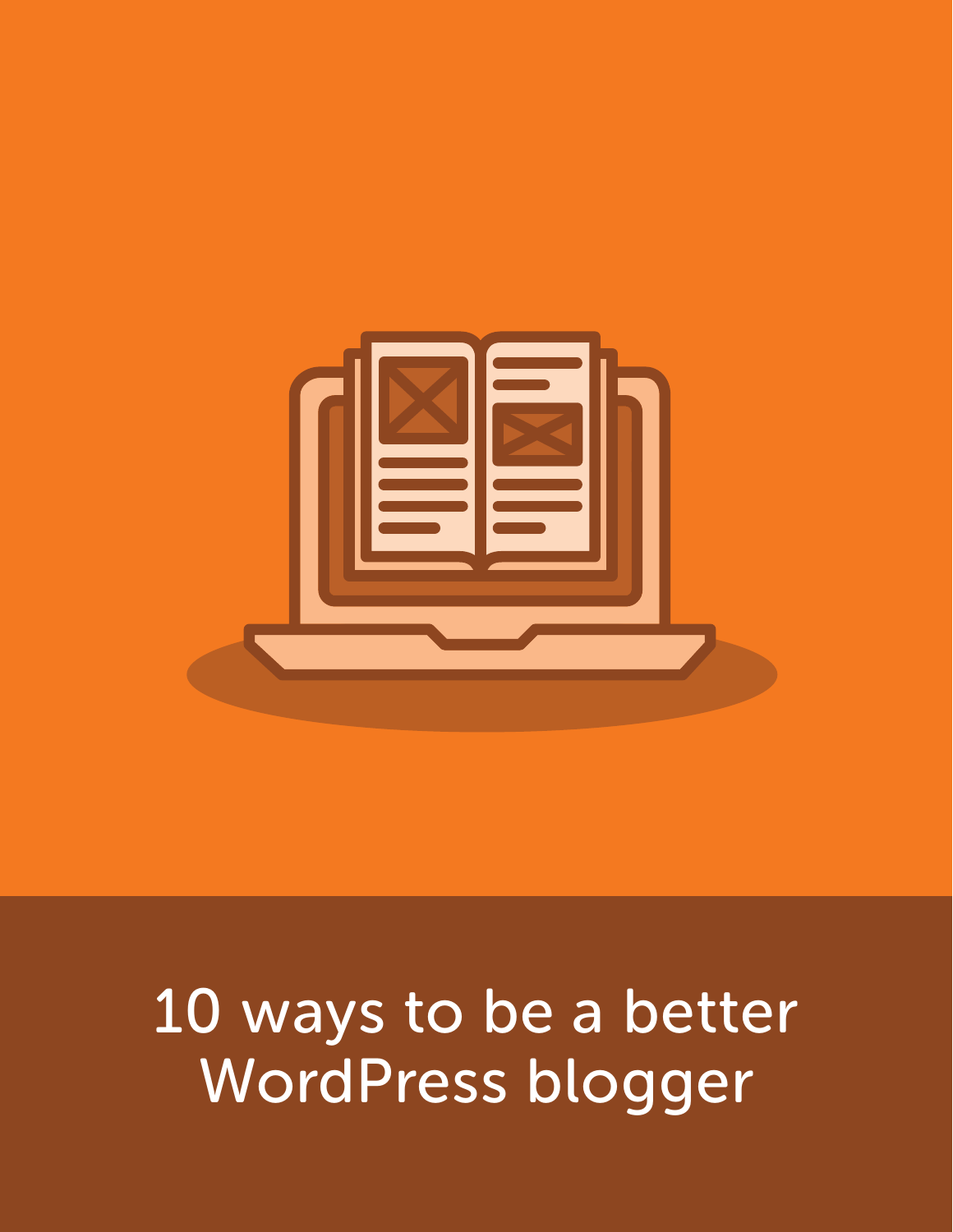

*To help you build the blog of your dreams, we've compiled our 10 greatest tips to grow your reach, increase your following, and turn your blog into a booming business. Let's get started!*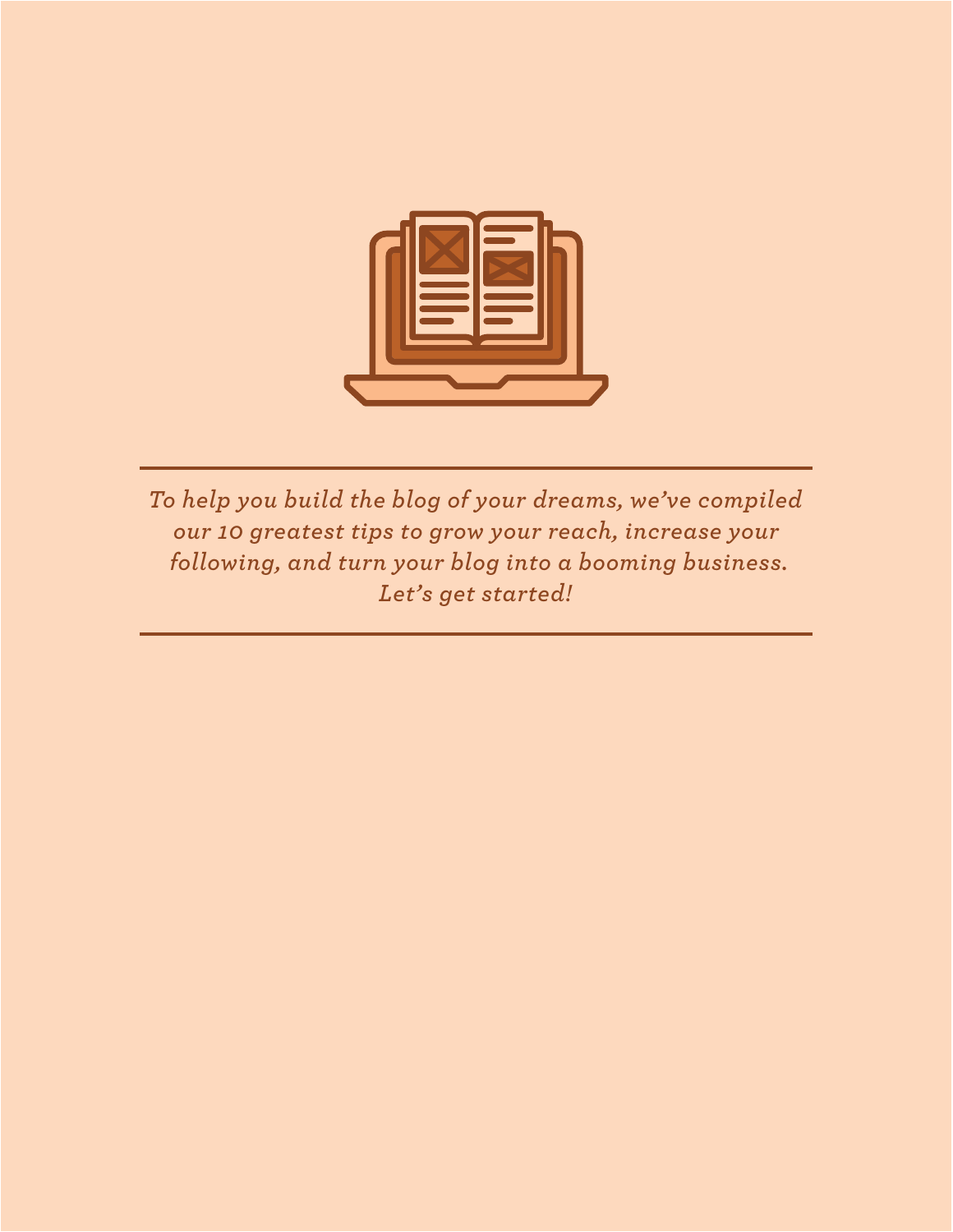## Carve your niche 01

This piece of advice seems to bounce around everywhere you go, and for good reason. Defining your niche with your blog is a way to differentiate yourself from competitors and narrow your blog's focus. By really zoning in on what your expertise is, you'll be one of the go-to thought-leaders in your chosen industry.

Don't know what your niche is yet? Try choosing three words you want your blog to resemble, or three subjects you want your blog to focus on. Remember these keywords when planning your content so you can maintain a consistent brand within your niche. It can be tempting to write an

*Defining your niche will differentiate your blog from competitors.* 

interesting article outside these boundaries, but it's important to keep it consistent so viewers know exactly what you're all about when they check out your site.

To establish yourself as thought leader in whatever industry you choose, try reporting applicable timely news and developments. Readers will know you're the go-to source for updates and best practices within that niche, which will result in lots of returning traffic.

### Keep your content calendar consistent 02

Continuing with the topic of becoming a thought leader, posting regularly is extremely important to build your credibility. The frequency of your posts matters, and random posting can seriously damage your blog traffic. While in a perfect world, you would be able to publish a blog post every day (or whatever your stretch goal is), time and resources don't always allow for that. And that's ok! Instead of having a sporadic blog schedule, it's better to post less and be consistent so your readers know what to expect. This also helps prevent dry spells, which can hurt both your traffic and trust from readers.

**Moral of the story: Try creating a pattern with your blog and consistently posting content on certain days. To help you stay organized, you should start a content calendar.**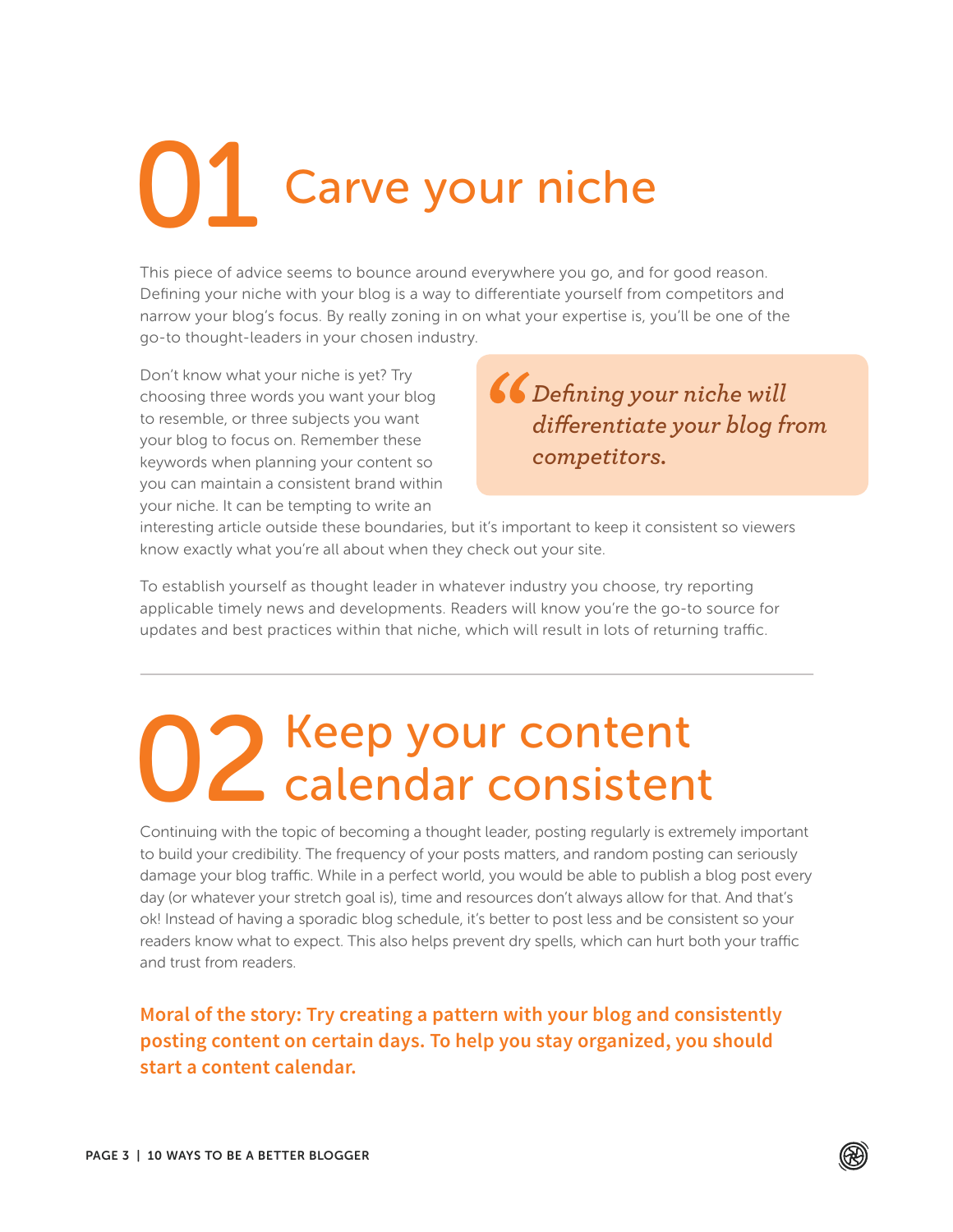### THE BENEFIT OF CONTENT CALENDARS

Starting a content calendar and strategically scheduling content will help you create a consistent blog presence. By planning content ahead of time, you'll be able to optimize your blog posts and align them with any other marketing strategies you have in place, such as an email or social strategy.

While timely content is great, sometimes it can be hard to plan those articles ahead of time. To help fill in the gaps, try to pencil in evergreen content, or articles that have a long lifespan. Evergreen content is crucial to maintaining a healthy blog, and your sanity! It helps balance your topics, and you can also work on those topics at any time. The goal of evergreen content is that it's always relevant to your viewers, which means it'll also be referenced routinely and help your traffic continue to grow.

The [WordPress Editorial Calendar](https://wordpress.org/plugins/editorial-calendar/) is a great plugin to help you tackle this. It allows you to see all of your posts and drag and drop them into different days. It's especially great since you can publish posts and manage drafts straight from the dashboard.

### Find your brand and find your voice 03

To create spectacular content, first you need to nail down your personality and style within your work. Your brand that you want people to trust. This can (and should) shine through your writing, your imagery, the site colors – everything! When you make your content your own, it will feel authentic and your audience will be willing to buy in to your message.

Blog topics can be hard to think of, especially if you try to force them before a deadline. To help the ideas flow effortlessly, try keeping a notebook on hand to write them down. This way, when you dream up a rockstar idea in the middle of the night or find some inspiration on your morning commute, your lightbulb idea won't be forgotten. Adios, writer's block!

**If you're struggling to come up with content to blog about, [here are seven](https://getflywheel.com/layout/generate-blog-topics-to-grow-your-brand/)  [strategies to keep your content calendar full.](https://getflywheel.com/layout/generate-blog-topics-to-grow-your-brand/) Just be sure to write all your ideas down so you don't forget them when it's time to actually write!**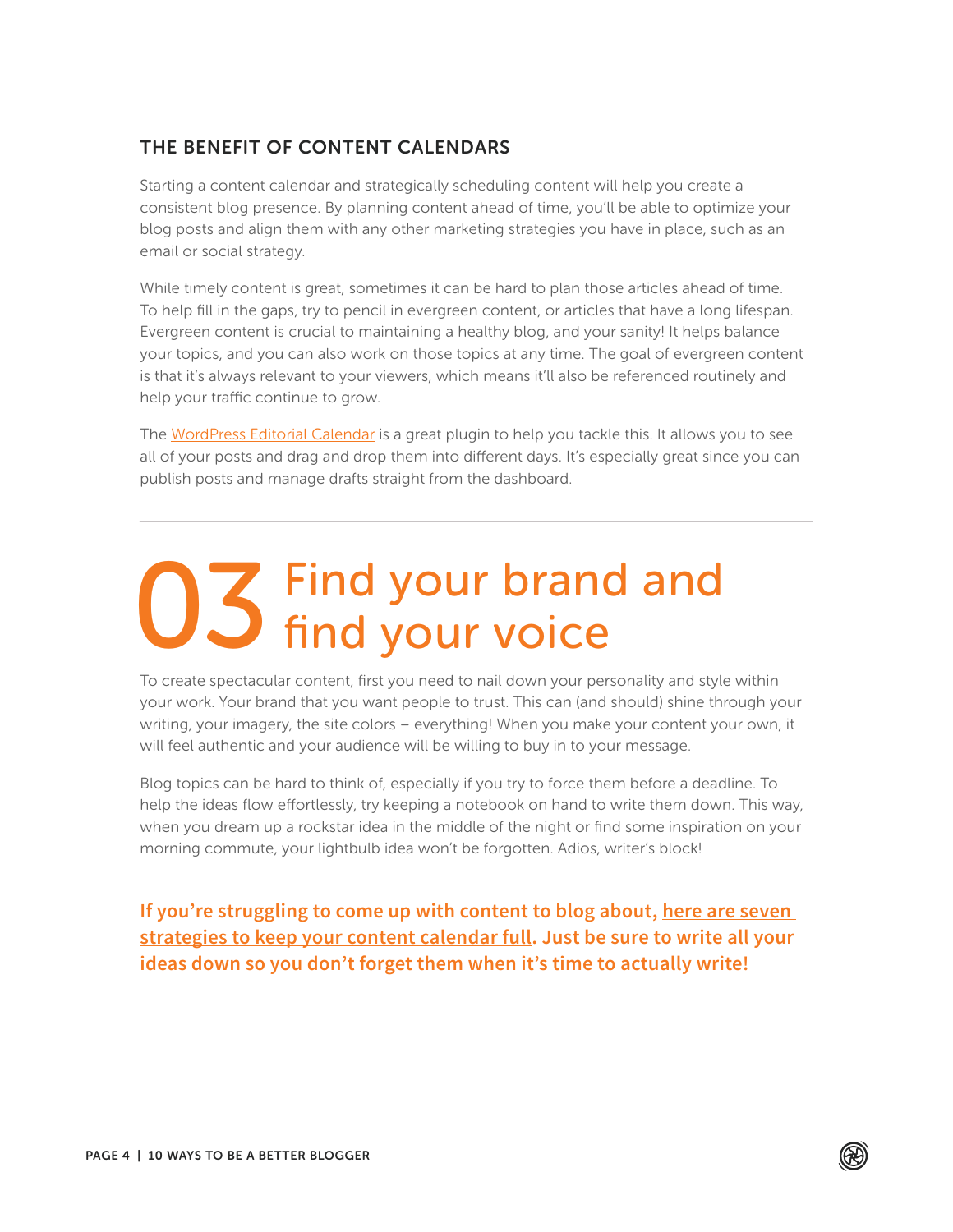

*Does your site performance need a little boost? This free guide has seven straightforward steps you can use to increase your WordPress site's performance and speed today. [Download it now!](http://highfive.getflywheel.com/how-to-improve-wordpress-speed-and-performance)*

## Keep your WordPress 04 Keep your WordPres<br>site safe and speedy

This tip will mostly prevent any headaches you may encounter in the future by getting into good site maintenance habits. Comb through your WordPress site and delete outdated or unused plugins and themes. Having outdated plugins can pose as security threats and can ultimately slow down your site's speed.

In addition, tidy up existing files. Delete unused or duplicate images, backups, and posts. You can also check and fix dead links with Google Webmaster Tools.

## Craft content for search 05 Craft content for sea

Once you've got your style down, it's time to be strategic with your content. When writing, keep it simple! While SEO is important to think about, try to forget about Google when you're drafting content. Write for your audience first, in a way you'd want to read yourself. Focusing on interesting story lines and natural writing styles (instead of clunky, robotic keyword dumping) will in turn help your search ranking because your content is actually valuable to readers within the industry.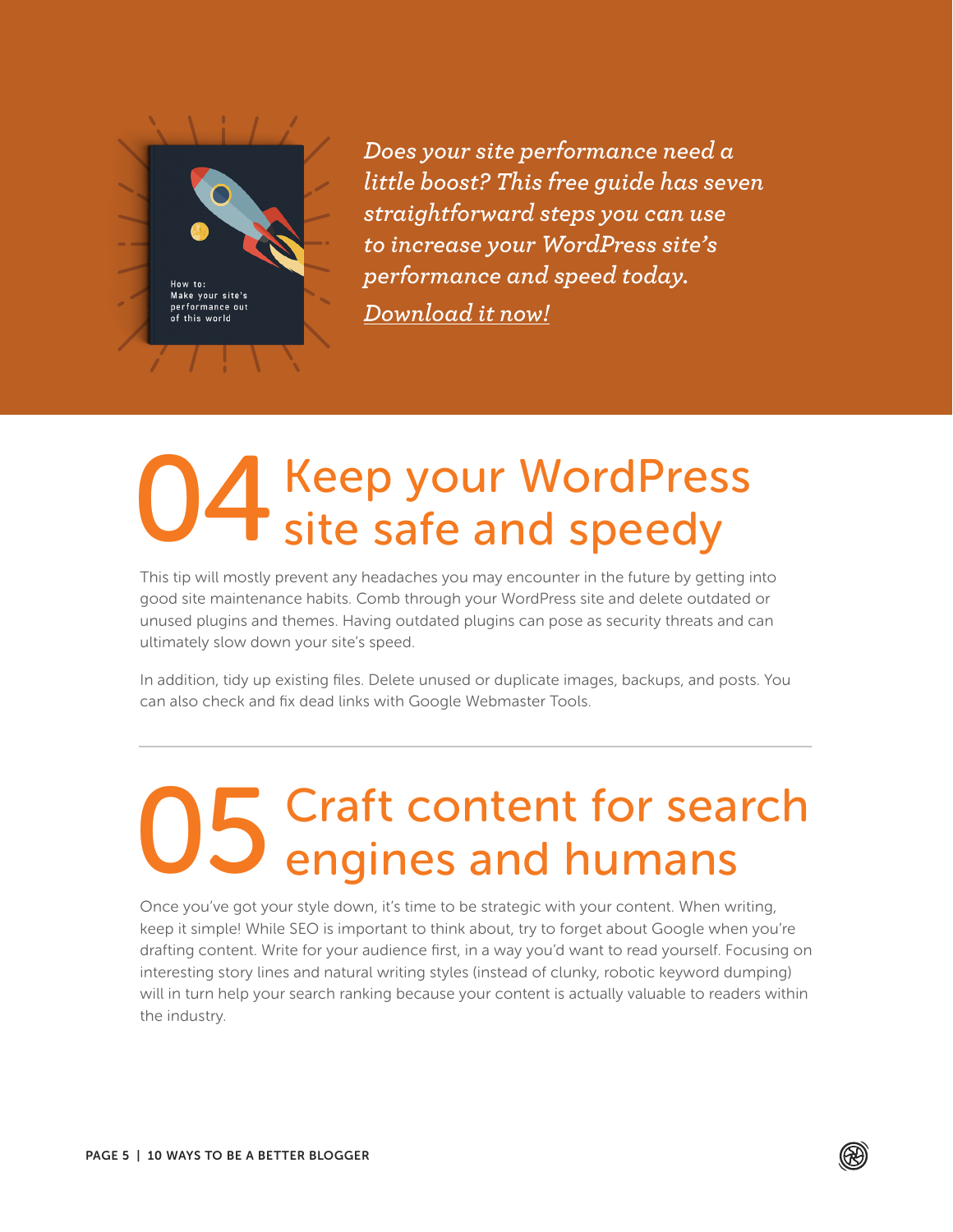With that in mind, there are certain best practices to follow to help you climb the search ranks.

After you have a topic picked out, research keywords you want to target for each post. To find the right keywords, just think about what the main idea is; the thing you're actually talking about.

Another great way to optimize your content is to drill down on internal linking. By linking to older, related posts that you've written or

*Try to forget about Google when you're crafting your content.*

other blogger's articles within the body of your blog, you'll help inform the reader how to find more valuable content, and in turn, climb up the listings on Google.

### NEXT, BE QUOTABLE

When you're drafting your content, try to think in terms of takeaways. What are the most important ideas to remember? What great statistics did you include? What points will your readers connect with?

This is a great way to identify sentences that might make useful quotes, which also make great snippets to share on social media. By having informative, short take-aways, readers can easily tweet and quote your work, which will help you grow some brand awareness via word of mouth (the best type of marketing)! This will also help your posts organically reach more users by getting more retweets, shares, repins, and so on.

### **Bonus points if you add social icon sharing buttons to your site. [Here's a](https://getflywheel.com/layout/how-to-add-click-to-tweet-buttons-to-your-wordpress-site/)  [nifty guide to help you set this up for Twitter!](https://getflywheel.com/layout/how-to-add-click-to-tweet-buttons-to-your-wordpress-site/)**

### Have a super clear call to action 06

What's the goal of your blog? Are you trying to collect email address? Increase sales? Get readers to comment and engage with your content? Whatever it is you're actually trying to get people to do, that's your CTA. And it should be on every single article you publish!

By excelling with killer content that keeps your readers wanting more, you'll inspire them to act. They'll want more of your content (or your emails or your products) and voila! You'll have more conversions in no time.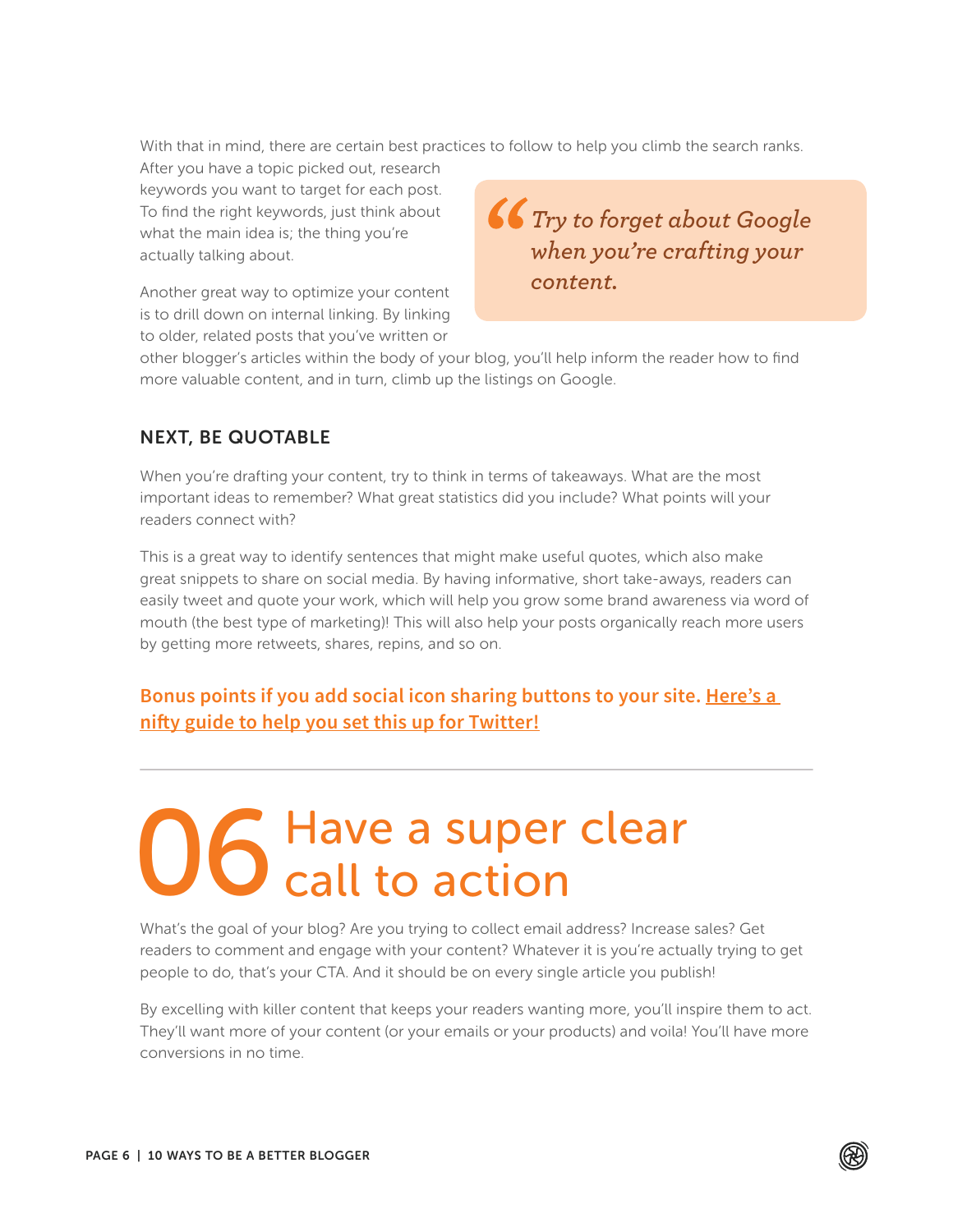### Choose the right apps to assist you 07

It's safe to say you probably love apps; we all do! And the good news is that there are a dozen or more apps that can also make your life as a blogger easier, and possibly even more fun. Here are some of our top picks!

- [Bloglovin'.](https://www.bloglovin.com/) Using this app is the smoothest way to follow and read your favorite blogs when you're away from your computer.
- [Facebook Ads App.](https://www.facebook.com/business/news/ads-manager-app) Facebook Ads helps you stay in charge of your Facebook advertising campaigns, all from your phone. It's great to use as a daily check-in when you're not around a computer, and it also will send you daily updates on how your ads are performing.
- [Facebook Pages Manager App.](https://www.facebook.com/business/learn/facebook-page-manager-app) In addition to Business Manager and Ads Manager, this mobile app will help you manage your Facebook page, reply to comments, and update your status.
- [Google Analytics](https://www.google.com/analytics/). This one will likely never go away, especially when it comes to monitoring your site stats. The top measurements to track for blogging success are: unique visitors, pages per visit, new vs. returning visitors, bounce rate, visitors coming from search engines, new subscribers, popular posts/pages, social interactions, and referral traffic.
- [Tailwind](https://www.tailwindapp.com/blogger-small-business). While there is a mobile app available for Tailwind, the real resource is the desktop version. By downloading the extension to your browser, Tailwind creates a tailwind button at the top of your browser and images you scroll over, which makes scheduling images on Pinterest incredibly easy.
- [Trello](https://trello.com/). This is an excellent tool for organizing tasks, and more importantly, organizing content! It's like a giant to-do list, where you can create boards and lists and fill them with cards that represent each individual post. It's a great option for running an editorial calendar.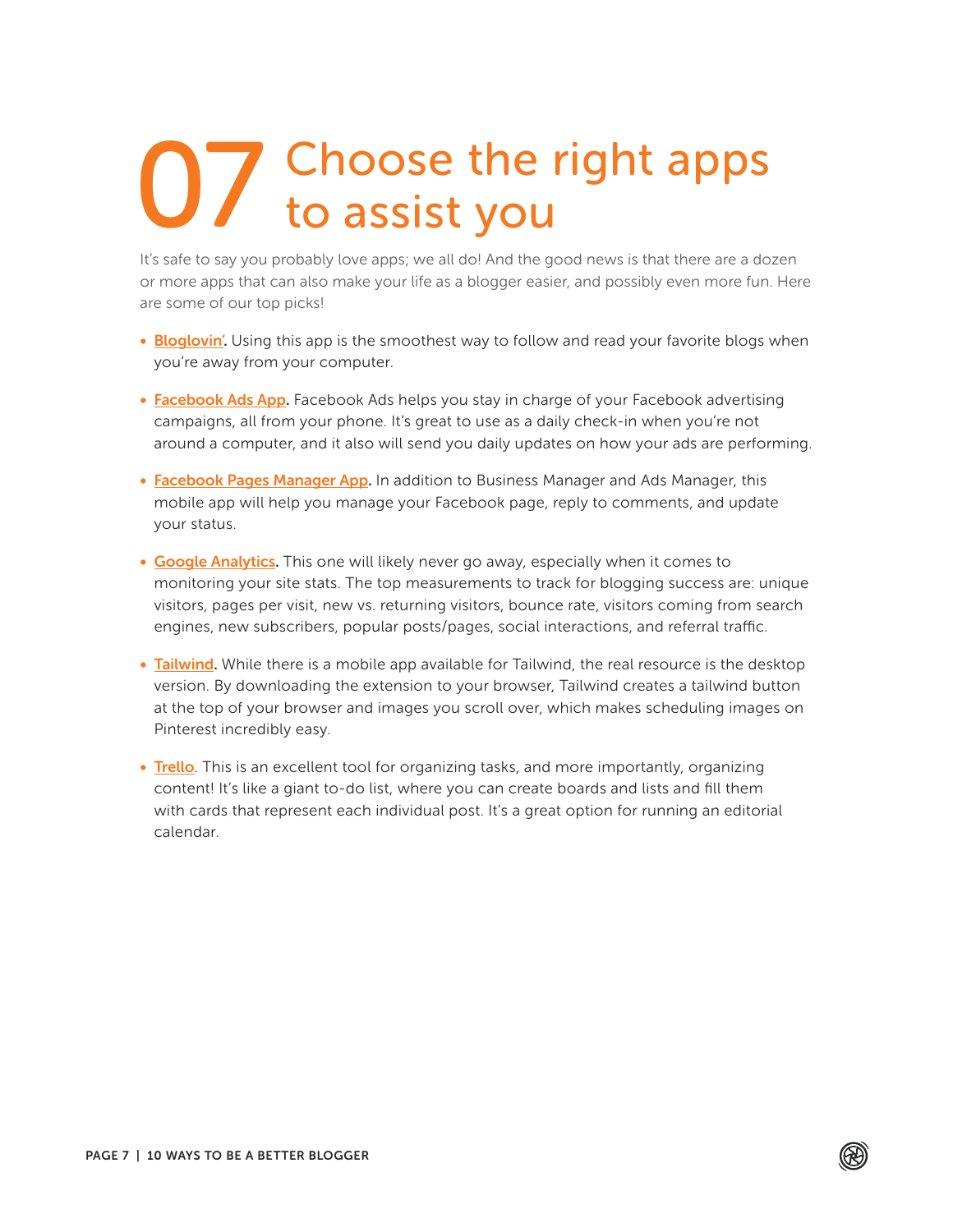

*We've compiled a list of 25 of our favorite social media tools for you to pick and choose from. Check 'em out to find the perfect social solution for your blog! [Download it now!](http://highfive.getflywheel.com/social-media-tools-for-agencies)*

## Build meaningful 08 Build meanir

This should go for not only your fan base, but also fellow bloggers. Building a community of supporters, even in the same industry, will only strengthen your blog's brand. Engaging on other blogs and social platforms is a great practice to get into.

Furthermore, when you listen to the struggles that your peers and clients face, it'll help you ensure that you're posting content they're actually interested in. You understand their pain points, and topics they'd love for someone to expand on for them. Try jotting down questions you get asked routinely, and correlate a pattern of the type of content that you should work into your blog topics.

*80% of your time should be spent promoting content. Only 20% should be spent creating it.*

Once you've got the whole awesome content thing down, dedicate most of your time to promoting your content. A good rule of thumb to help guide your time is the 80/20 theory. 80 percent of your time should be dedicated to promoting content and 20 percent to creating it.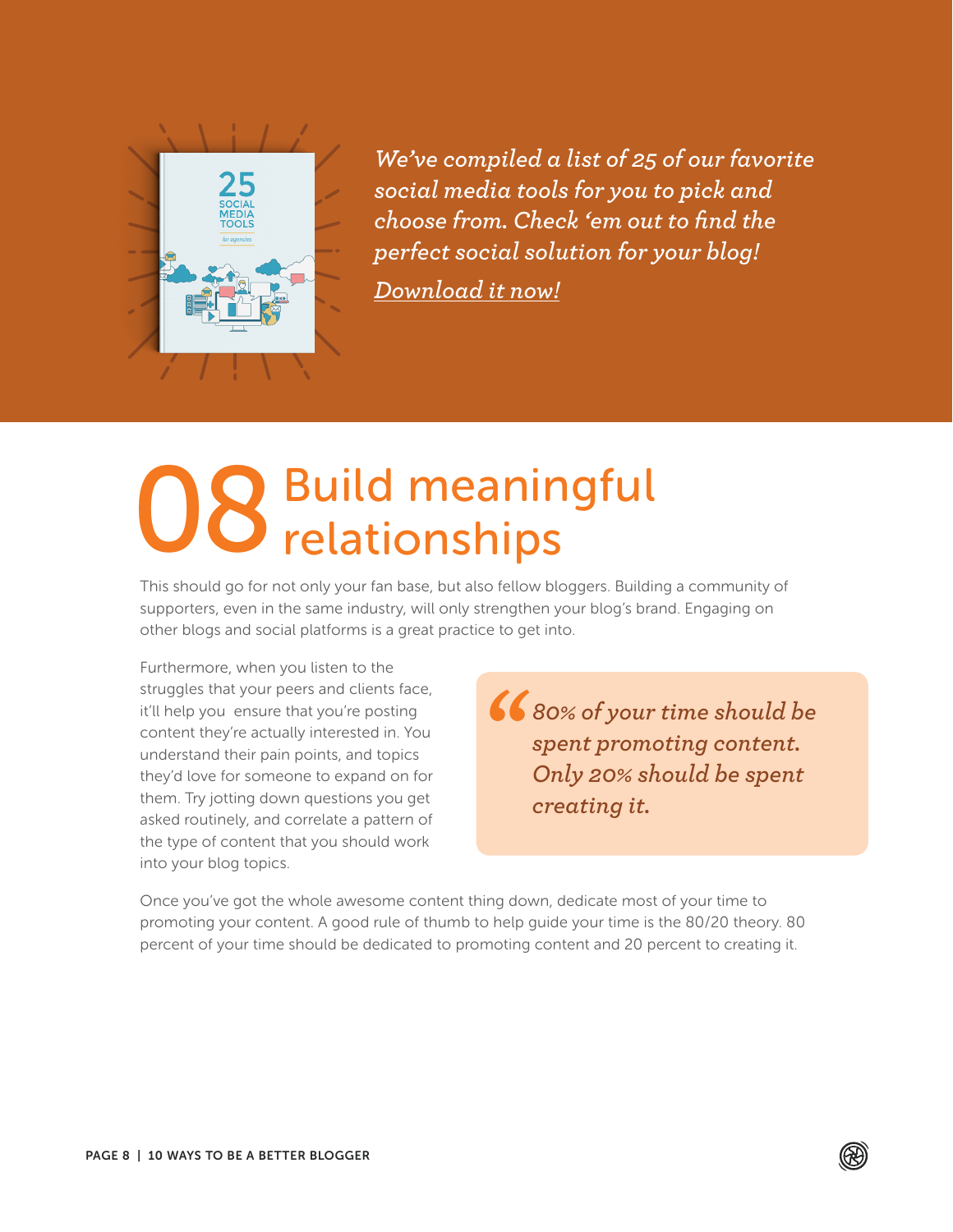### Keep your site beautiful and user-friendly 09

Now that you have killer content that keeps your readers engaged, it's time to talk about (good) blog design. Aside from it being beautiful and responsive, above all, it needs to be user-friendly. Let's dive into everything you need to think about when designing a blog.

#### CHOOSE THE WORDPRESS THEME THAT FITS YOUR NEEDS

Focus on the foundation of your blog first. Choosing an excellent WordPress theme has numerous benefits, especially with a premium theme, aside from just looking pretty. Advantages include quality, uniqueness, functionality, security, automated updates, and support.

There's also an overwhelming amount of options to choose from when you are looking for a theme, which means you can find just about any type of layout your heart desires. To help sort through all the noise, we've wrangled in these lists to help you find the perfect theme for your blog!

- [15 premium WordPress themes](https://getflywheel.com/layout/premium-wordpress-themes-to-check-out-in-2016/)
- [32 fantastic free WordPress themes](https://getflywheel.com/layout/free-wordpress-themes-2016/)
- [Eight WordPress themes for your personal brand](https://getflywheel.com/layout/eight-great-wordpress-themes-for-your-personal-brand/)

#### DESIGN THE ULTIMATE USER EXPERIENCE

Above all, focusing on user experience will help your blog sky rocket. Easy-to-read fonts and sizes, optimal whitespace, appropriate imagery, and slick navigation will leave readers happy and not frustrated when using your site. And happy readers are more likely to stick around longer, interact with your CTA, and tell their friends about your awesome blog.

#### BREAK UP YOUR TEXT WITH BEAUTIFUL IMAGES

No one wants to read a giant block of test – how boring, right? Skip the encyclopedia-look by breaking up your content with images and callouts. This helps your posts become more readable and also decreases viewers' bounce rate. Try experimenting with infographics, charts, and good old photos. People naturally absorb more information visually than through basic text, and this will also help your posts be more shareable on social media.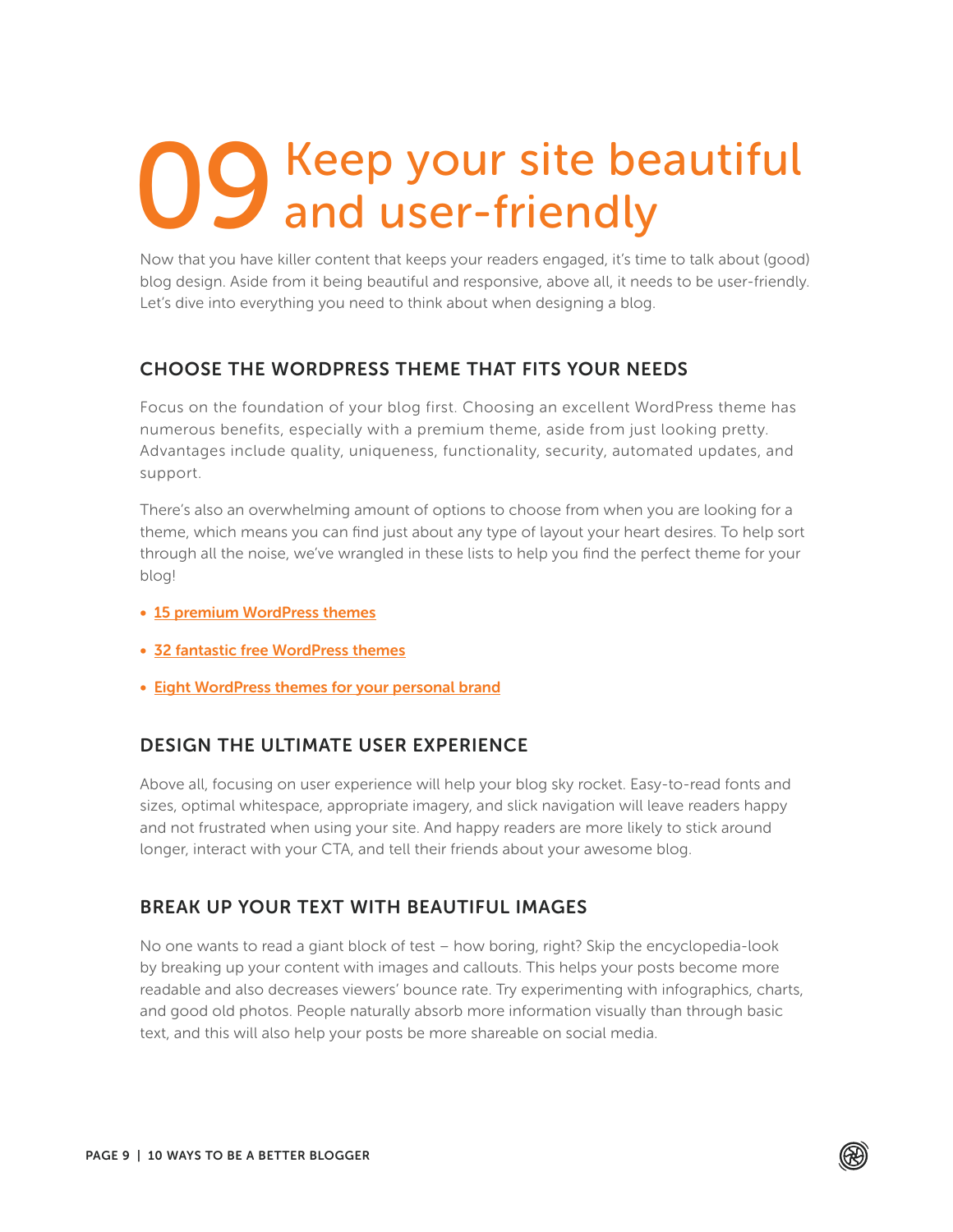### Pick a really badass hosting company 10

One of the most important things you can do to grow your blog is to move your site to a managed WordPress host, like Flywheel. We treat every site individually and go to great lengths to ensure that each and every site we host is secure, fast, and always up-to-date.

Here are a couple of the features that Flywheel offers to help with your blogging experience:

#### [MANAGED CACHING AND PERFORMANCE](https://getflywheel.com/why-flywheel/site-speed/)

When your site is hosted on Flywheel, there's no need to install and configure caching plugins in order to achieve top speed. We handle caching for you at the server level so your site is always blazing fast!

#### [MANAGED SECURITY](https://getflywheel.com/why-flywheel/wordpress-security/)

Nobody wants to have tasteless ads show up on their homepage or spam go out from their email, so we work hard to make sure your site is always malware-free. And in the unlikely event that your site is hacked, we'll fix it for you – for free!

#### [EXPERT WORDPRESS SUPPORT](https://getflywheel.com/why-flywheel/managed-wordpress-hosting/)

Our team of WordPress experts go above and beyond to help you with all of your site's needs. Because we specialize in WordPress, our support team is able to quickly diagnose any range of problem with your site. Trust us, we've seen it all.

**[Sound interesting? Try Flywheel for free for 14 days! Get started here.](https://app.getflywheel.com/signup)** 

*By following these best practices, not only will you solve future headaches before they ever start, but you'll become a blogging wizard in no time. Good luck blogging, and for more tips and tricks, check out our own blog, [The Layout](https://getflywheel.com/layout/).*